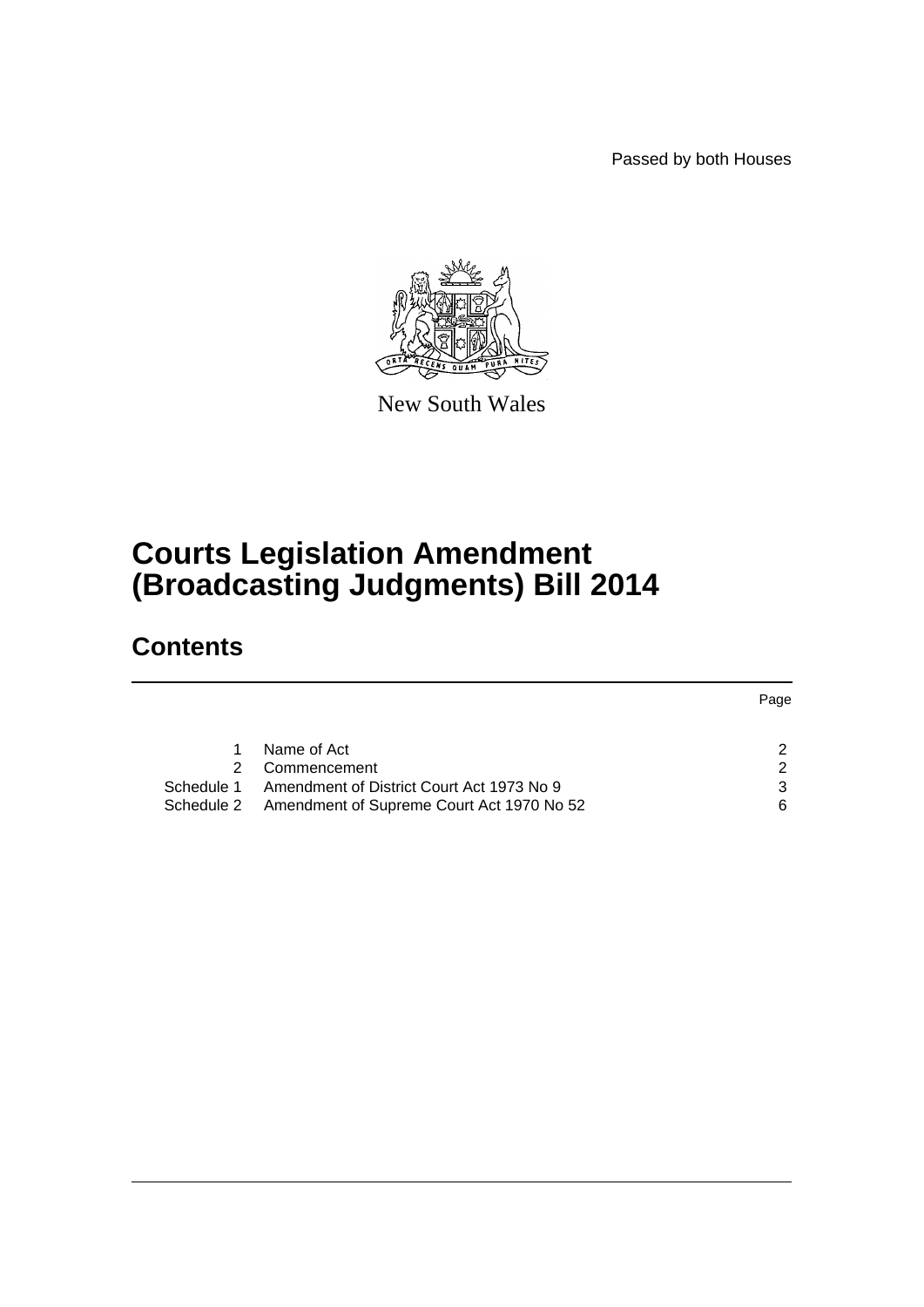*I certify that this public bill, which originated in the Legislative Assembly, has finally passed the Legislative Council and the Legislative Assembly of New South Wales.*

> *Clerk of the Legislative Assembly. Legislative Assembly, Sydney,* , 2014



New South Wales

# **Courts Legislation Amendment (Broadcasting Judgments) Bill 2014**

Act No , 2014

An Act to amend the *District Court Act 1973* and *Supreme Court Act 1970* to provide for a presumption in favour of the recording and broadcast of certain judgments of the District Court and Supreme Court given in open court.

*I have examined this bill and find it to correspond in all respects with the bill as finally passed by both Houses.*

*Assistant Speaker of the Legislative Assembly.*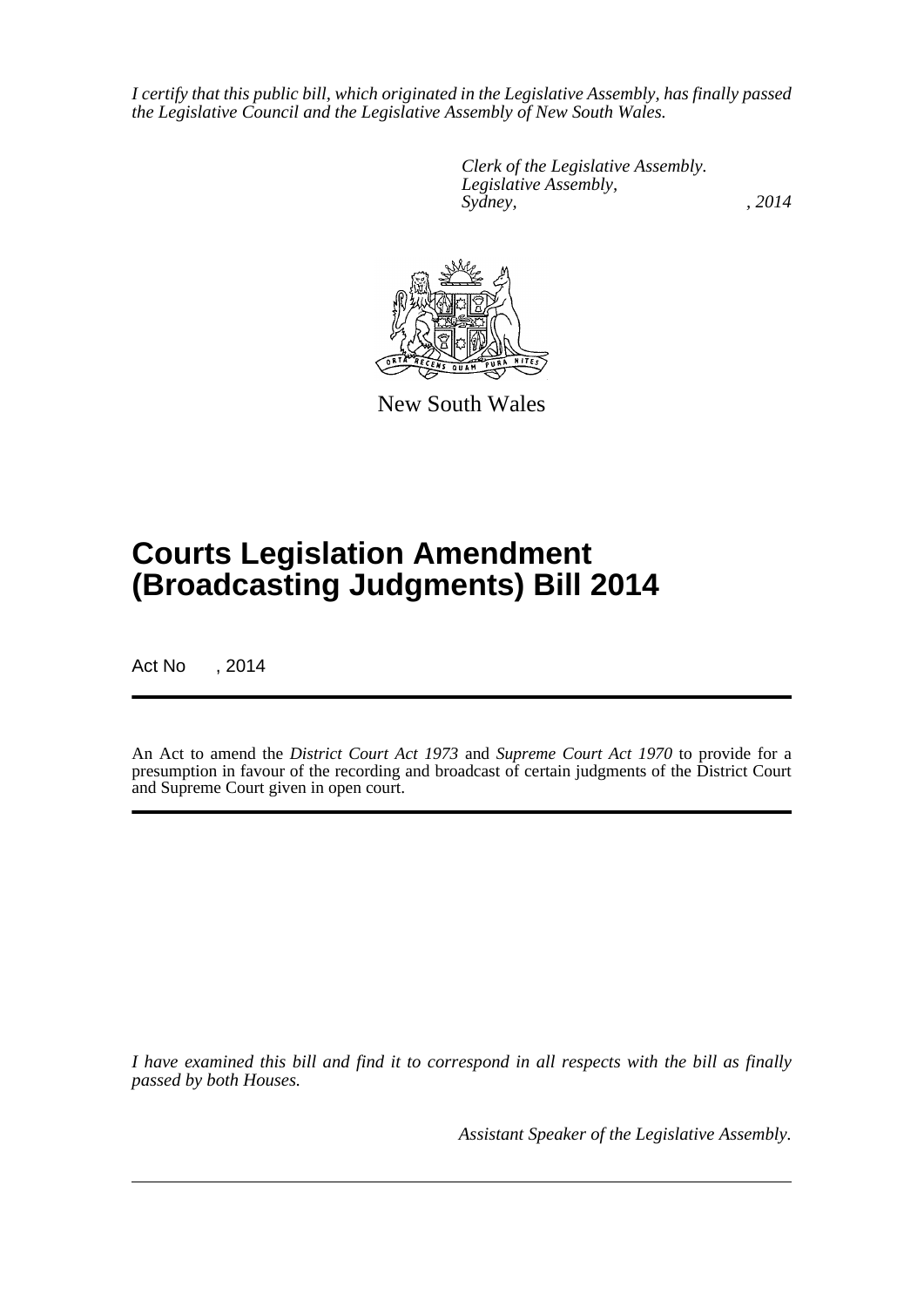## <span id="page-2-0"></span>**The Legislature of New South Wales enacts:**

### **1 Name of Act**

This Act is the *Courts Legislation Amendment (Broadcasting Judgments) Act 2014*.

## <span id="page-2-1"></span>**2 Commencement**

This Act commences on a day or days to be appointed by proclamation.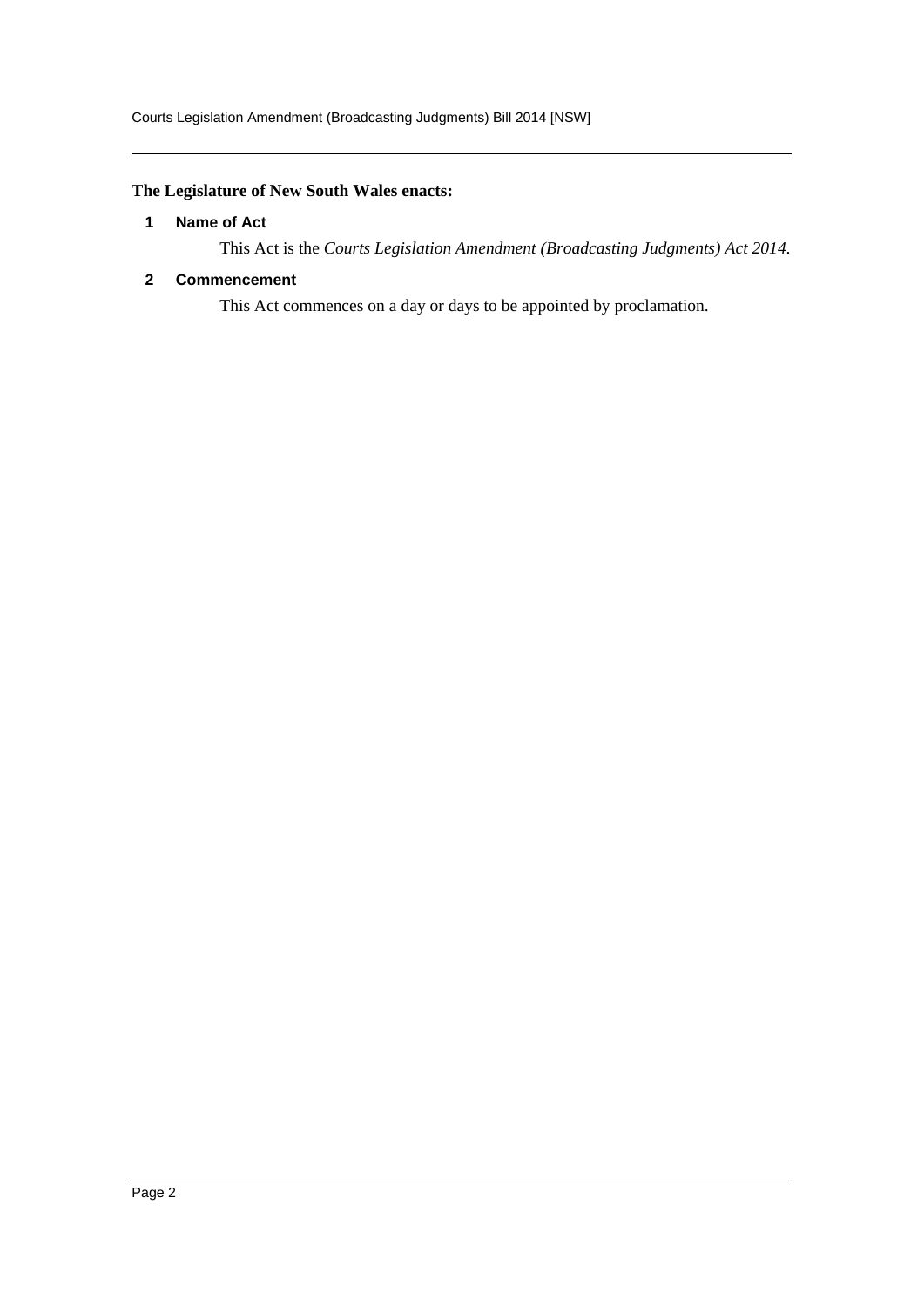# <span id="page-3-0"></span>**Schedule 1 Amendment of District Court Act 1973 No 9**

### **Part 5**

Insert after Part 4:

# **Part 5 Broadcast of judgments**

## **177 Application of Part**

- (1) This Part applies to proceedings in the Court other than:
	- (a) proceedings that are held in closed court, or
	- (b) proceedings under the *Bail Act 2013*, or
	- (c) proceedings on an appeal under the *Children (Criminal Proceedings) Act 1987* or *Children and Young Persons (Care and Protection) Act 1998*, or
	- (d) proceedings under the *Crimes (Forensic Procedures) Act 2000*, or
	- (e) any other proceedings belonging to a class of proceedings that are excluded from the application of this Part by regulations made under subsection (2) (a).

**Note.** For examples of statutory provisions dealing with proceedings held in closed court, see section 10 of the *Children (Criminal Proceedings) Act 1987* and sections 291, 291A and 291B of the *Criminal Procedure Act 1986*.

- (2) The Governor may make regulations that:
	- (a) exclude classes of proceedings in the Court from the application of this Part, or
	- (b) prohibit the recording of images of classes of persons in connection with the recording or broadcast of judgment remarks in proceedings to which this Part applies.

## **178 Interpretation**

In this Part:

*broadcast* means a live or delayed broadcast by means of radio, television or the internet (including webcasts).

*criminal trial* means proceedings for the trial of an accused person for a criminal offence.

*judgment remarks* of the Court means:

- (a) in relation to a criminal trial—the delivery of the verdict, and any remarks made by the Court when sentencing the accused person, that are delivered or made in open court, and
- (b) in relation to any other proceedings—any remarks made by the Court in open court when announcing the judgment determining the proceedings.

#### *member of an accused person's or victim's immediate family* means:

- (a) the accused person's or victim's spouse, or
- (b) the accused person's or victim's de facto partner, or
- (c) a person to whom the accused person or victim is engaged to be married, or
- (d) a parent, grandparent, guardian or step-parent of the accused person or victim, or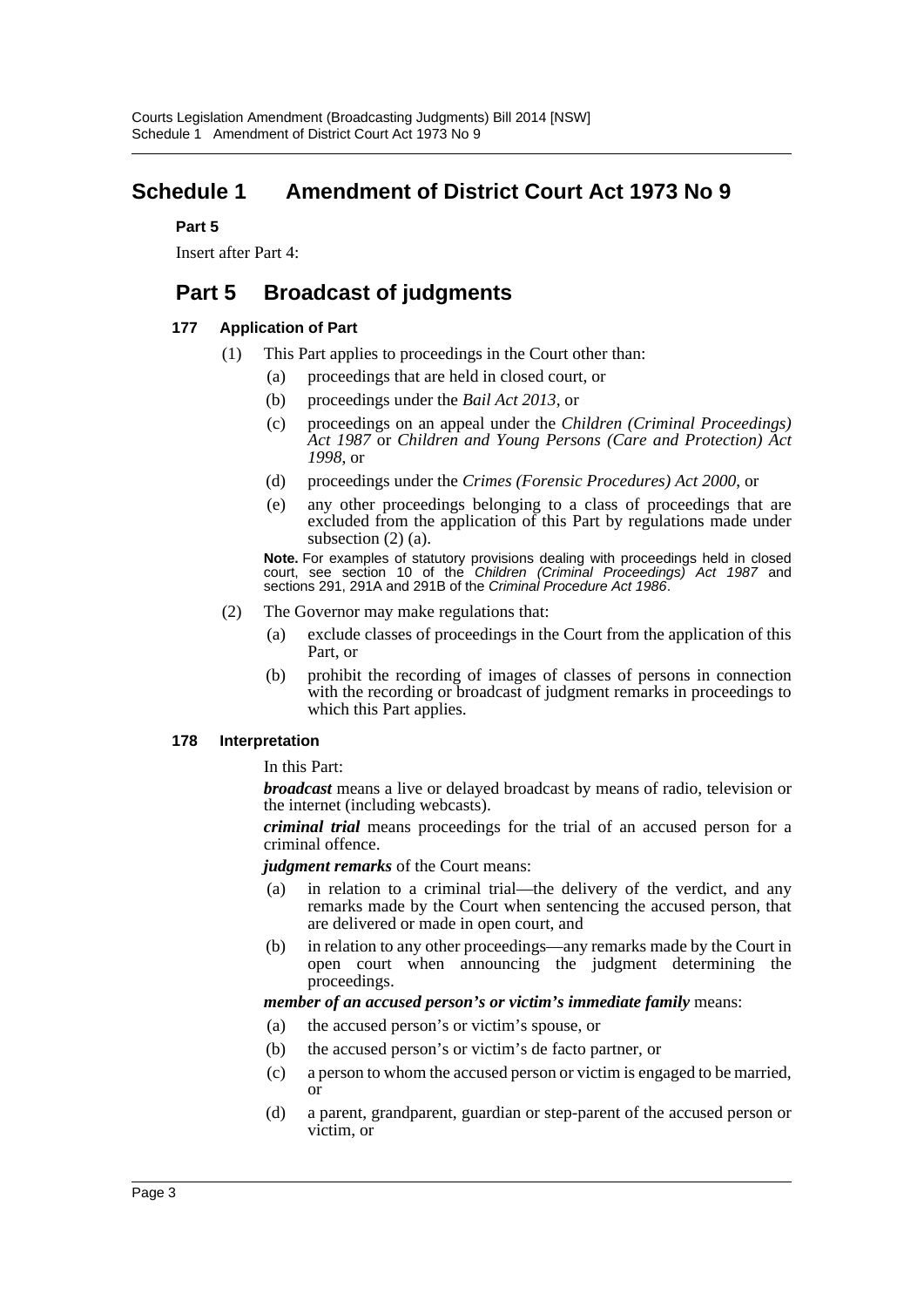- (e) a child, grandchild or step-child of the accused person or victim or some other child for whom the accused person or victim is a guardian, or
- (f) a brother, sister, half-brother, half-sister, step-brother or step-sister of the accused person or victim.

**Note.** "De facto partner" is defined in section 21C of the *Interpretation Act 1987*. *news media organisation* means a commercial enterprise that engages in the business of broadcasting or publishing news or a public broadcasting service that engages in the dissemination of news through a public news medium. *recording* means capturing audio or visual content, or both, for the purposes

of a broadcast. *relevant person*, in relation to proceedings, means each of the following:

- (a) the Minister,
- (b) a party to the proceedings (including, in the case of a criminal trial or other criminal proceedings, the accused person and the prosecution),
- (c) a witness in the proceedings,
- (d) a person seeking the Court's permission for the recording or broadcast (or both) of judgment remarks of the Court that are made in the proceedings.

*the rules* means the civil procedure rules or criminal procedure rules (or both). *victim*, in relation to a criminal trial, means a person against whom the criminal offence for which the trial is being conducted was alleged to have been committed.

#### **179 Presumption in favour of permitting recording and broadcast of judgment remarks**

(1) A person may apply to the Court in proceedings to which this Part applies for the Court to permit the recording and broadcast of judgment remarks of the Court that are made in those proceedings.

**Note.** Sections 9 and 9A of the *Court Security Act 2005* prohibit the use of recording devices in courts, and the transmission of court proceedings from a courtroom, except in limited circumstances. One of those circumstances is when it has been expressly permitted by a judicial officer.

- (2) If such an application is made, the Court is to permit the recording of the judgment remarks of the Court, and their broadcast by one or more news media organisations (whether or not the organisations are also the applicants), unless the Court is satisfied that:
	- (a) an exclusionary ground referred to in subsection (3) is present, and
	- (b) except in the case of the exclusionary ground referred to in subsection (3) (d)—it is not reasonably practicable to implement measures when recording or broadcasting the judgment remarks (including by making an order under subsection (5)) to prevent the broadcast of any thing that gives rise to the exclusionary ground.
- (3) Each of the following is an *exclusionary ground* for the purposes of this section with respect to judgment remarks of the Court in proceedings:
	- (a) that the broadcast of the judgment remarks would be likely to reveal the identity of a person in circumstances where the disclosure, publication or broadcast of the person's identity is prohibited by a suppression or non-publication order of the Court or by law,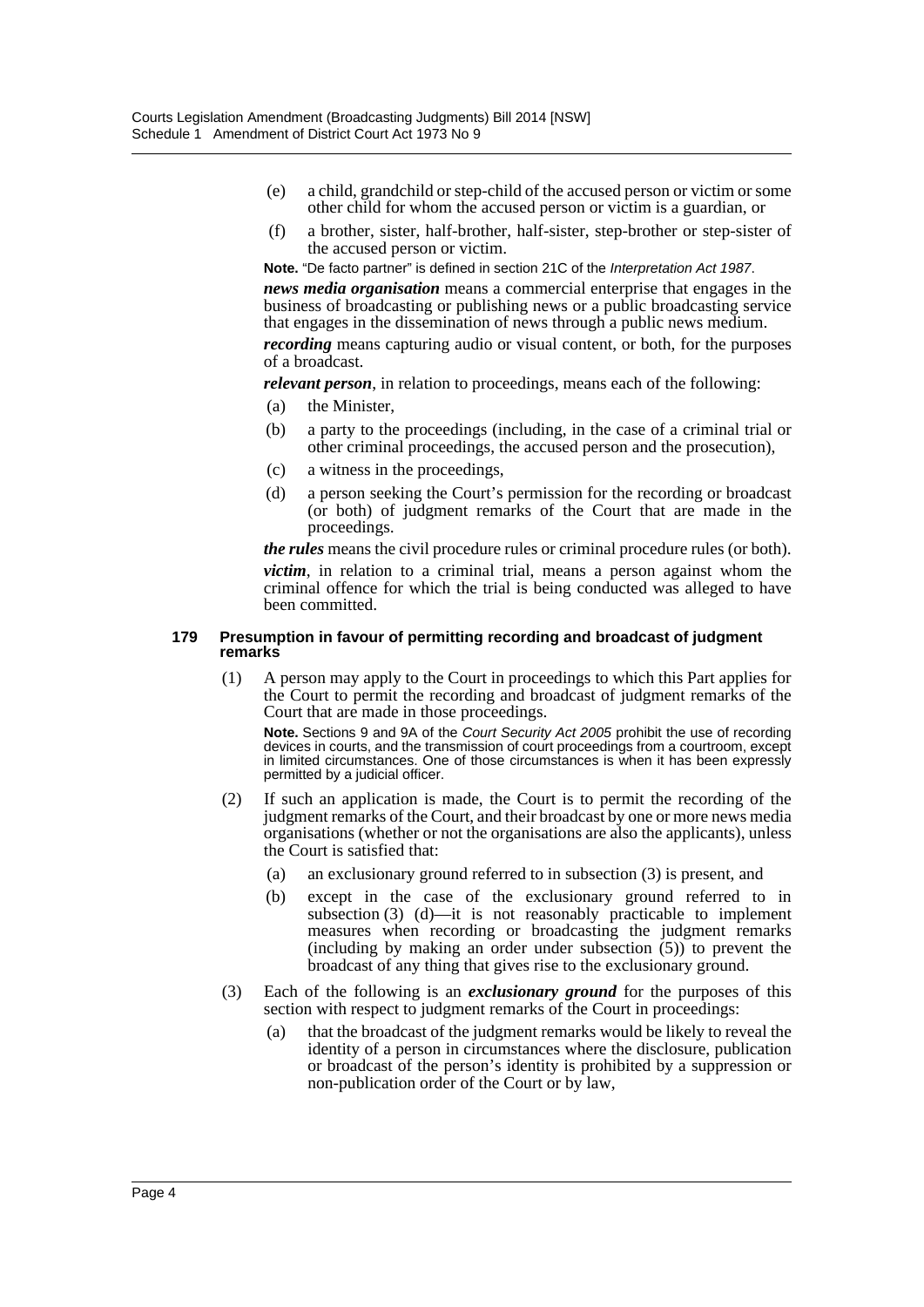- (b) that the judgment remarks will contain material:
	- (i) that is subject to a suppression or non-publication order by the Court or the disclosure, publication or broadcast of which is otherwise prohibited by law, or
	- (ii) that is likely to be prejudicial to other criminal proceedings (including proceedings for the same or a related criminal offence) or a current criminal investigation, or
	- (iii) that is likely to reveal the existence of a covert operation carried out by law enforcement officials,
- (c) that the broadcast of the judgment remarks would pose a significant risk to the safety and security of any person in the courtroom or who has participated, or has otherwise been involved, in the proceedings,
- (d) that the Chief Judge has directed that the judgment remarks not be recorded or broadcast because, in the Chief Judge's opinion, the broadcast of the judgment remarks would be detrimental to the orderly administration of the Court.
- (4) Without limiting subsection (2) or section 68 of the *Jury Act 1977*, images that identify any of the following persons must not be recorded in connection with the recording or broadcast of judgment remarks of the Court made in proceedings to which this Part applies:
	- (a) the jurors in proceedings where the Court is sitting with a jury,
	- (b) an accused person or a victim in a criminal trial (or a member of the accused person's or victim's immediate family),
	- (c) any other person belonging to a class of persons the recording of images of whom is prohibited by regulations made under section  $177(2)$  (b).

**Note.** Section 68 of the *Jury Act 1977* makes it an offence for a person to wilfully publish any material, broadcast any matter or otherwise disclose any information which is likely to lead to the identification of a juror or former juror in a particular trial or inquest.

- (5) The Court may, on the application of a relevant person in the proceedings or of its own motion, make such orders as it thinks fit for the purpose of preventing the recording or broadcast of any thing that gives rise to an exclusionary ground or preventing a contravention of subsection (4).
- (6) The rules may make provision for regulating the manner in which recordings of judgment remarks of the Court for broadcasts permitted by the Court are made, including:
	- (a) limiting the number and kinds of persons who may be involved in making such recordings in the courtroom, and
	- (b) providing for measures to prevent the recording or broadcast of any thing that may give rise to an exclusionary ground or prevent a contravention of subsection (4), and
	- (c) providing for the shared use of recordings among broadcasters.
- (7) Nothing in this section limits:
	- (a) the circumstances in which the Court may decide to permit the recording or broadcast of judgment remarks of the Court, or
	- (b) the persons (in addition to news media organisations) to whom the Court may, subject to rules made for the purposes of subsection (6) (a), decide to grant permission to record or broadcast judgment remarks of the Court.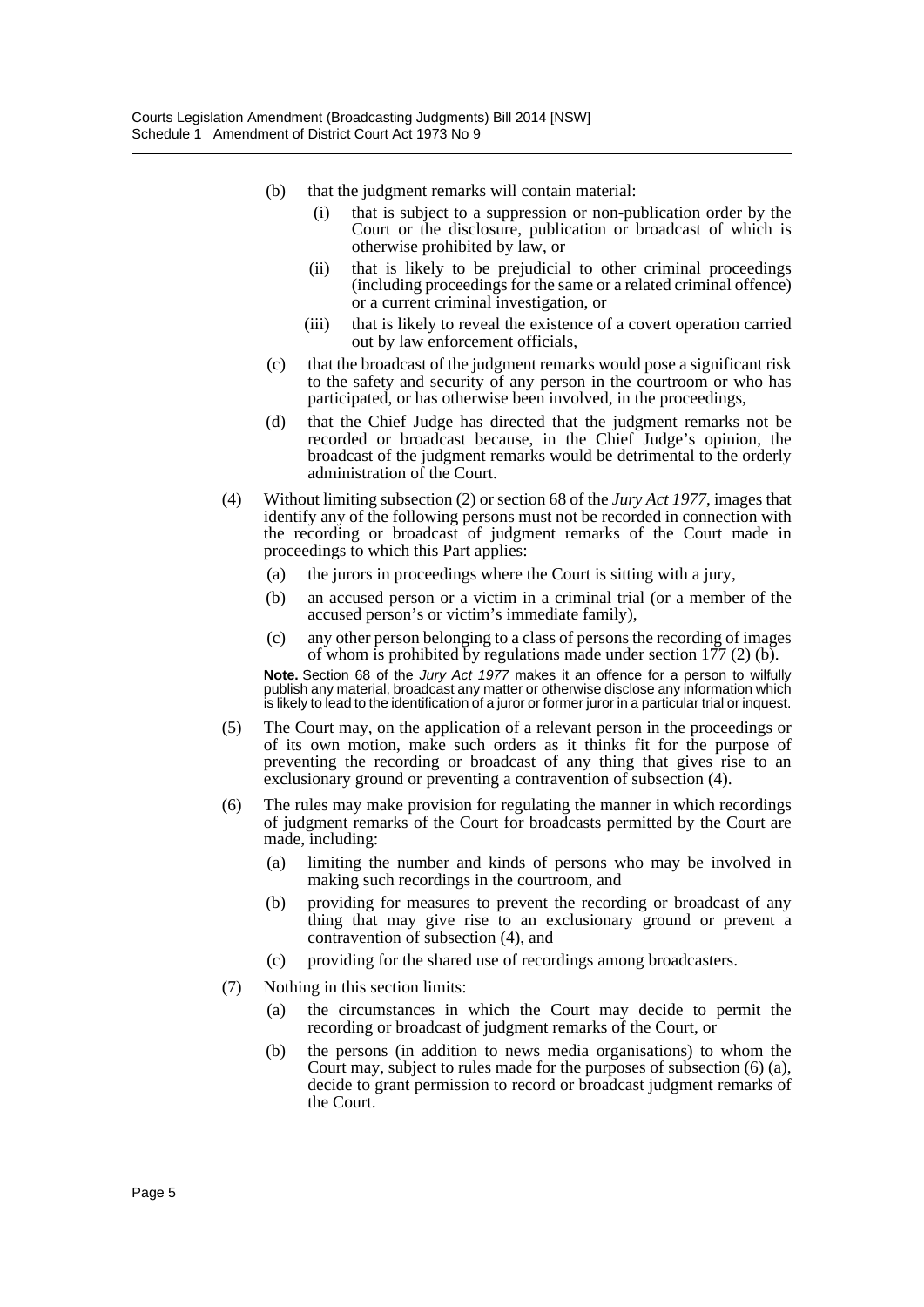# <span id="page-6-0"></span>**Schedule 2 Amendment of Supreme Court Act 1970 No 52**

#### **Part 9A**

Insert after Part 9:

# **Part 9A Broadcast of judgments**

## **126 Application of Part**

- (1) This Part applies to proceedings in the Court other than:
	- (a) proceedings that are held in closed court, or
	- (b) proceedings in exercise of the parens patriae jurisdiction of the Court, or
	- (c) proceedings under the *Bail Act 2013*, or
	- (d) proceedings under the *Crimes (Forensic Procedures) Act 2000*, or
	- (e) proceedings under the *Crimes (High Risk Offenders) Act 2006*, or
	- (f) any other proceedings belonging to a class of proceedings that are excluded from the application of this Part by regulations made under subsection (2) (a).

**Note.** For examples of statutory provisions dealing with proceedings held in closed court, see section 119 of the *Adoption Act 2000*, section 10 of the *Children (Criminal Proceedings) Act 1987* and sections 291, 291A and 291B of the *Criminal Procedure Act 1986*.

- (2) The Governor may make regulations that:
	- (a) exclude classes of proceedings in the Court from the application of this Part, or
	- (b) prohibit the recording of images of classes of persons in connection with the recording or broadcast of judgment remarks in proceedings to which this Part applies.
- (3) The provisions of this Part extend to proceedings in the Court of Criminal Appeal and, accordingly, any reference to the Court in this Part is to be read as including a reference to the Court of Criminal Appeal.

#### **127 Interpretation**

In this Part:

*broadcast* means a live or delayed broadcast by means of radio, television or the internet (including webcasts).

*criminal trial* means proceedings for the trial of an accused person for a criminal offence.

#### *judgment remarks* of the Court means:

- (a) in relation to a criminal trial—the delivery of the verdict, and any remarks made by the Court when sentencing the accused person, that are delivered or made in open court, and
- (b) in relation to any other proceedings—any remarks made by the Court in open court when announcing the judgment determining the proceedings.

#### *member of an accused person's or victim's immediate family* means:

- (a) the accused person's or victim's spouse, or
- (b) the accused person's or victim's de facto partner, or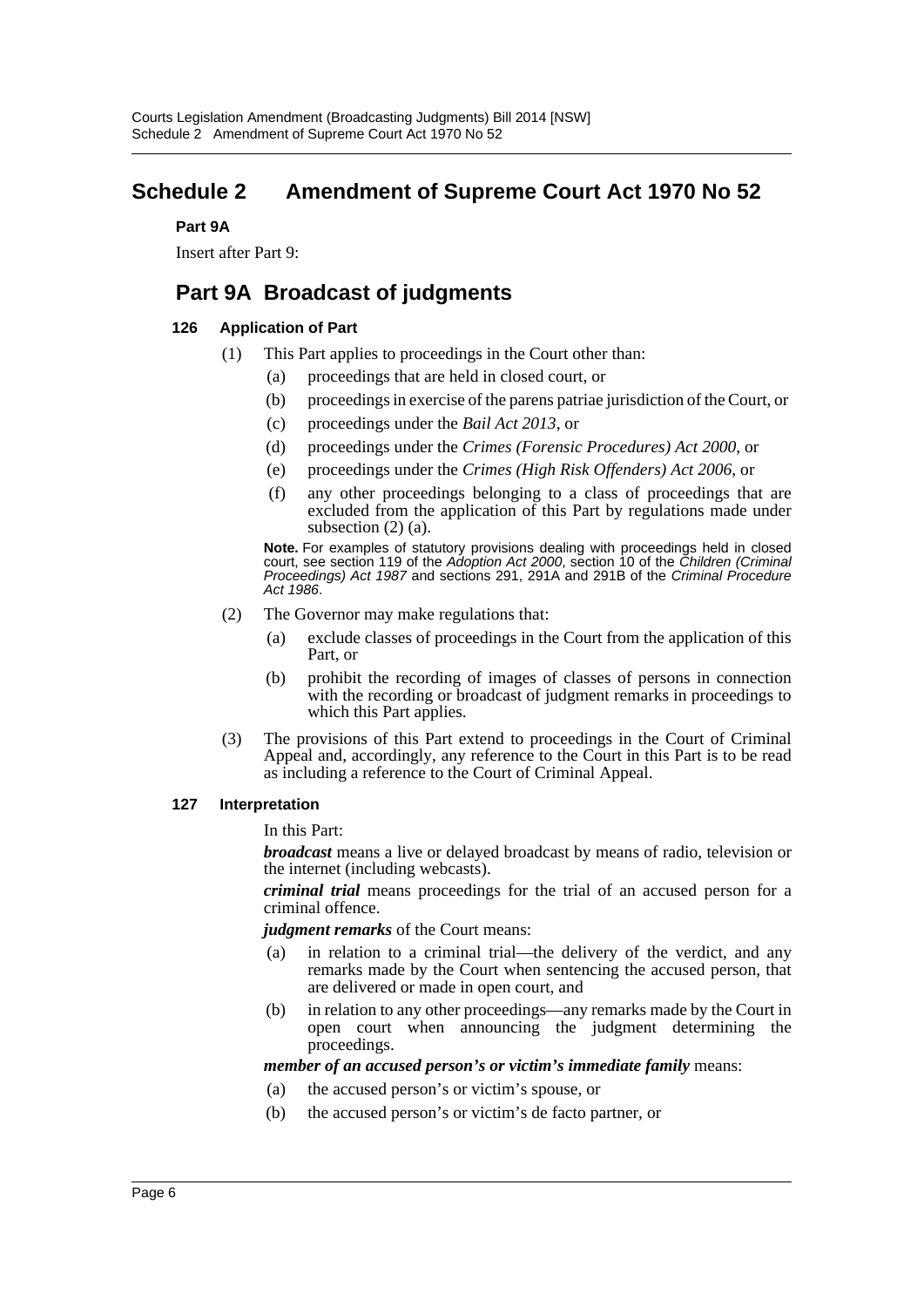- (c) a person to whom the accused person or victim is engaged to be married, or
- (d) a parent, grandparent, guardian or step-parent of the accused person or victim, or
- (e) a child, grandchild or step-child of the accused person or victim or some other child for whom the accused person or victim is a guardian, or
- (f) a brother, sister, half-brother, half-sister, step-brother or step-sister of the accused person or victim.

**Note.** "De facto partner" is defined in section 21C of the *Interpretation Act 1987*.

*news media organisation* means a commercial enterprise that engages in the business of broadcasting or publishing news or a public broadcasting service that engages in the dissemination of news through a public news medium.

*recording* means capturing audio or visual content, or both, for the purposes of a broadcast.

*relevant person*, in relation to proceedings, means each of the following:

- (a) the Minister,
- (b) a party to the proceedings (including, in the case of a criminal trial or other criminal proceedings, the accused person and the prosecution),
- (c) a witness in the proceedings,
- (d) a person seeking the Court's permission for the recording or broadcast (or both) of judgment remarks of the Court that are made in the proceedings.

*victim*, in relation to a criminal trial, means a person against whom the criminal offence for which the trial is being conducted was alleged to have been committed.

#### **128 Presumption in favour of permitting recording and broadcast of judgment remarks**

(1) A person may apply to the Court in proceedings to which this Part applies for the Court to permit the recording and broadcast of judgment remarks of the Court that are made in those proceedings.

**Note.** Sections 9 and 9A of the *Court Security Act 2005* prohibit the use of recording devices in courts, and the transmission of court proceedings from a courtroom, except in limited circumstances. One of those circumstances is when it has been expressly permitted by a judicial officer.

- (2) If such an application is made, the Court is to permit the recording of the judgment remarks of the Court, and their broadcast by one or more news media organisations (whether or not the organisations are also the applicants), unless the Court is satisfied that:
	- (a) an exclusionary ground referred to in subsection (3) is present, and
	- (b) except in the case of the exclusionary ground referred to in subsection (3) (d)—it is not reasonably practicable to implement measures when recording or broadcasting the judgment remarks (including by making an order under subsection (5)) to prevent the broadcast of any thing that gives rise to the exclusionary ground.
- (3) Each of the following is an *exclusionary ground* for the purposes of this section with respect to judgment remarks of the Court in proceedings:
	- (a) that the broadcast of the judgment remarks would be likely to reveal the identity of a person in circumstances where the disclosure, publication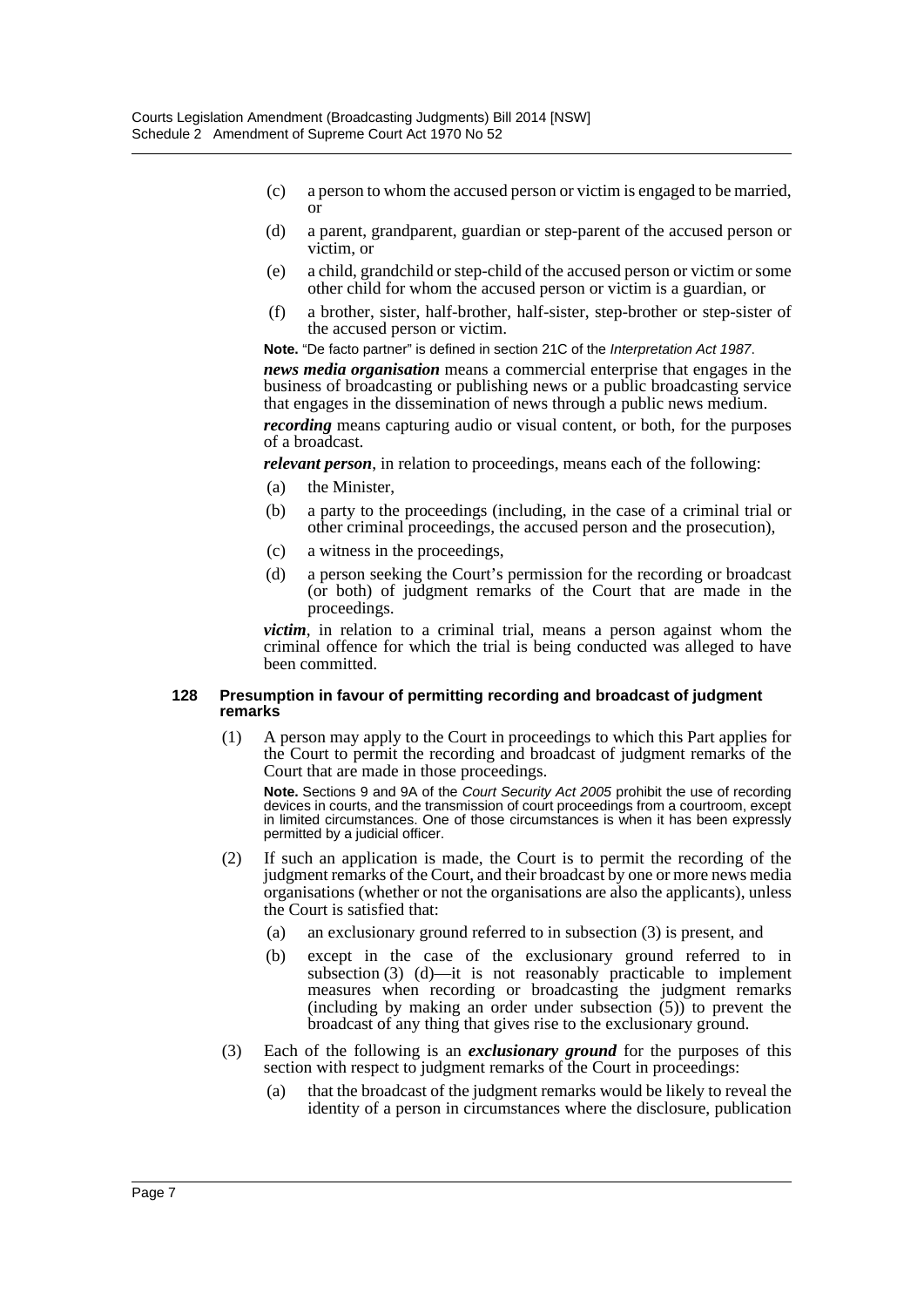or broadcast of the person's identity is prohibited by a suppression or non-publication order of the Court or by law,

- (b) that the judgment remarks will contain material:
	- (i) that is subject to a suppression or non-publication order by the Court or the disclosure, publication or broadcast of which is otherwise prohibited by law, or
	- (ii) that is likely to be prejudicial to other criminal proceedings (including proceedings for the same or a related criminal offence) or a current criminal investigation, or
	- (iii) that is likely to reveal the existence of a covert operation carried out by law enforcement officials,
- (c) that the broadcast of the judgment remarks would pose a significant risk to the safety and security of any person in the courtroom or who has participated, or has otherwise been involved, in the proceedings,
- (d) that the Chief Justice has directed that the judgment remarks not be recorded or broadcast because, in the Chief Justice's opinion, the broadcast of the judgment remarks would be detrimental to the orderly administration of the Court.
- (4) Without limiting subsection (2) or section 68 of the *Jury Act 1977*, images that identify any of the following persons must not be recorded in connection with the recording or broadcast of judgment remarks of the Court made in proceedings to which this Part applies:
	- (a) the jurors in proceedings where the Court is sitting with a jury,
	- (b) an accused person or a victim in a criminal trial (or a member of the accused person's or victim's immediate family),
	- (c) any other person belonging to a class of persons the recording of images of whom is prohibited by regulations made under section  $126 (2) (b)$ .

**Note.** Section 68 of the *Jury Act 1977* makes it an offence for a person to wilfully publish any material, broadcast any matter or otherwise disclose any information which is likely to lead to the identification of a juror or former juror in a particular trial or inquest.

- (5) The Court may, on the application of a relevant person in the proceedings or of its own motion, make such orders as it thinks fit for the purpose of preventing the recording or broadcast of any thing that gives rise to an exclusionary ground or preventing a contravention of subsection (4).
- (6) The rules may make provision for regulating the manner in which recordings of judgment remarks of the Court for broadcasts permitted by the Court are made, including:
	- (a) limiting the number and kinds of persons who may be involved in making such recordings in the courtroom, and
	- (b) providing for measures to prevent the recording or broadcast of any thing that may give rise to an exclusionary ground or prevent a contravention of subsection (4), and
	- (c) providing for the shared use of recordings among broadcasters.
- (7) Nothing in this section limits:
	- (a) the circumstances in which the Court may decide to permit the recording or broadcast of judgment remarks of the Court, or